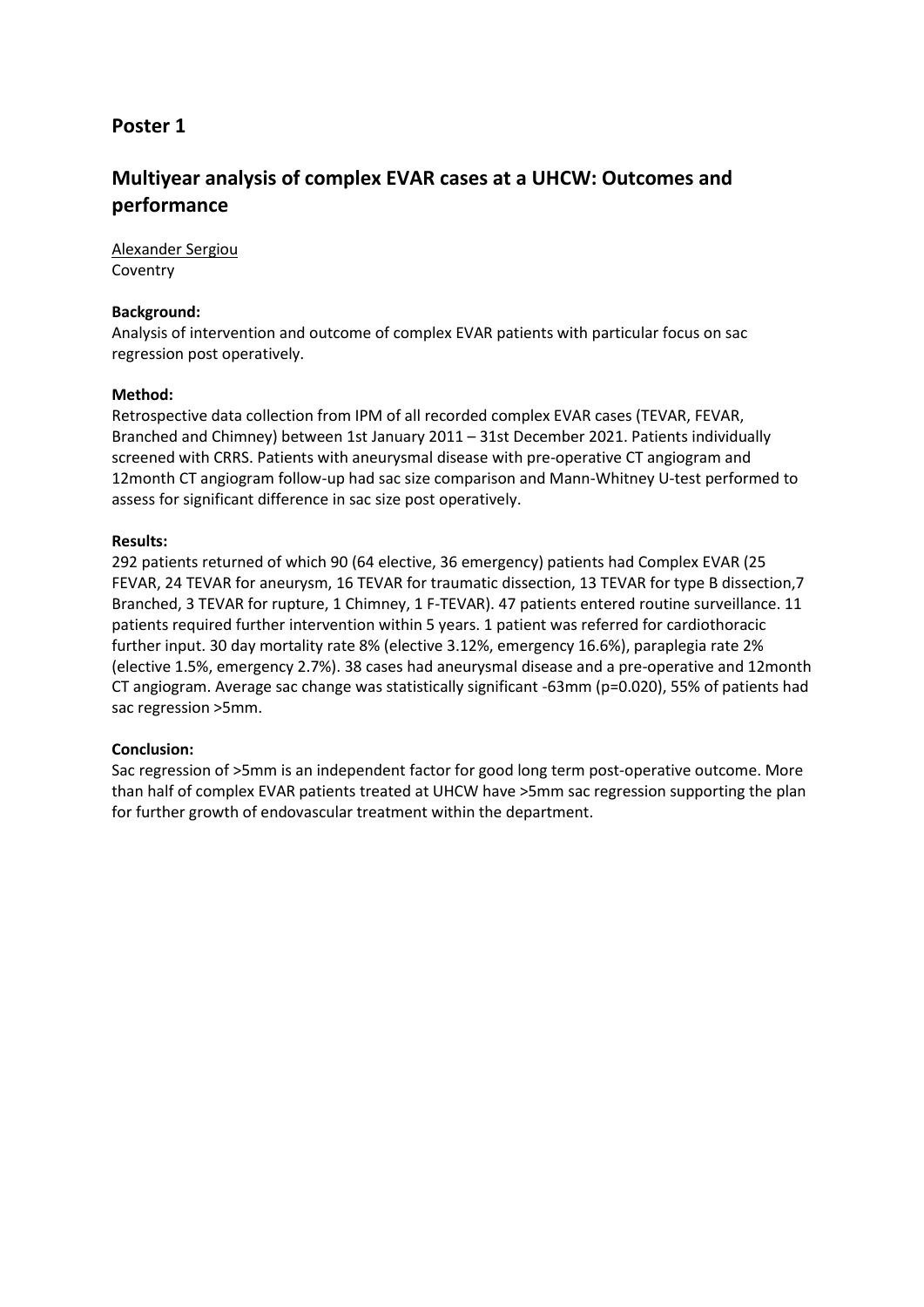# **Aortic Dissection management since "Think Dissection" pathway enabled at UHCW: Treatment and outcome**

Alexander Sergiou UHCW, Coventry

### **Background:**

Analysis of aortic dissection patients. Particular focus on management as per "Think Dissection" pathway

#### **Method:**

Retrospective collection from IPM of all recorded aortic dissection cases between 1st January 2016 – 31st December 2021. Patients individually screened via CRRS.

#### **Results:**

143 patients returned of which 65 patients had Type B dissections, 23 acute and 42 chronic.

#### Acute Management:

11 medically managed, 9 surgically managed: 6 TEVAR only, 1 TEVAR + open AAA repair, 1 TEVAR + SMA bypass, 1 TEVAR + right hemicolectomy, 2 palliated. Nil acute procedure had prophylactic spinal drain or debranching.

Outcome:

Medically managed patients: 1 died, 1 referred to specialist centre, 7 under surveillance, 3 discharged. Surgically managed patients: 4 died post-operatively (3 of which were 'TEVAR +' patients), 1 paraplegic, 4 under surveillance. 30 day mortality 45%, paraplegia 9%, stroke 0%.

#### Chronic Management:

32 medically managed, 8 surgically managed: 2 TEVAR only, 6 TEVAR with pre-operative debranching surgery and spinal drains peri-operatively, 2 palliated Outcome:

Medically managed patients: 20 under surveillance, 10 discharged, 2 left the area. Surgically managed patients: 4 under surveillance, 2 died with type A dissection post TEVAR, 1 died with ruptured AAA, 1 required subclavian artery embolisation due to backbleeding. 30 day mortality rate 6.2%, paraplegia 3.1%, stroke 0%.

#### **Conclusion:**

All patients medically managed for dissection had blood pressure control in a monitored bed within CCU or GCU. Surgical outcomes improved with pre-operative debranching and spinal drain insitu but not always appropriate/available in acute setting. Patient outcomes better in chronic setting than acute as expected.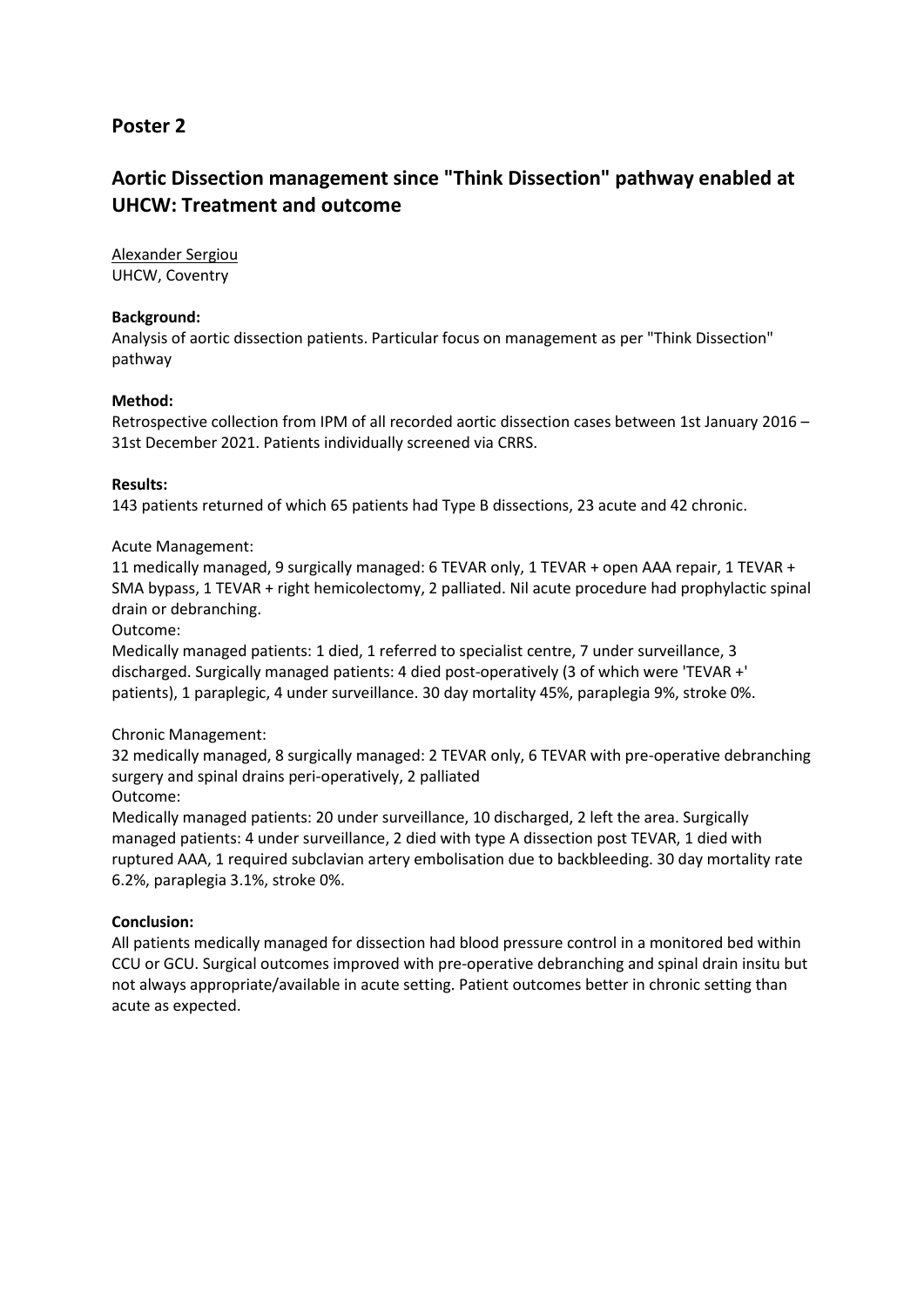# **The Use of Dermal Substitutes for the Management of Diabetic Foot Ulcers in Patients with Critical Limb Ischaemia: A Systematic Review**

Nina Al-Saadi<sup>1</sup>, Djamila Rojoa<sup>2</sup>, Catherine Merriman<sup>1</sup>, Steven Jones<sup>1</sup> <sup>1</sup>Royal Shrewsbury Hospital, Shrewsbury <sup>2</sup>St Mary's Hospital, London

### **Background:**

Diabetic foot ulcers (DFU) are one of the most common complications of diabetes. The use of dermal substitutes in the management of non-healing DFUs in patients with an adequate blood supply is well reported. Diabetic patients often have concomitant peripheral vascular disease. We wanted to establish the role of these dermal substitutes in patients with DFU and critical limb ischemia (CLI).

#### **Methods:**

A systematic review was performed in February 2022, utilising MEDLINE, EMBASE, PubMed and Google Scholar. All studies including patients with DFUs and evidence of CLI (determined by ABPI, toe pressure or TcPO2) and patient related outcomes (limb salvage and wound healing) were included. PRISMA guidelines were adhered to throughout.

# **Results:**

Most of the screened studies, which evaluated the use of dermal matrices in patients with DFUs, excluded patients with inadequate peripheral vascular supply. Overall, three studies which met the inclusion criteria were identified. One study found even in cases of 'no option' CLI the use of a dermal substitute significantly improved limb salvage and wound healing. The other two studies demonstrated the role of revascularisation in patients with CLI and showed timely wound healing and the potential for limb salvage in these patients with the use of dermal substitutes.

#### **Conclusion:**

The evidence for use of dermal substitutes to treat patients with DFUs and concomitant CLI is limited. Further research is needed to evaluate the perfusion targets for these patients as this could have the potential to influence clinical practice and patient outcomes in patients with CLI.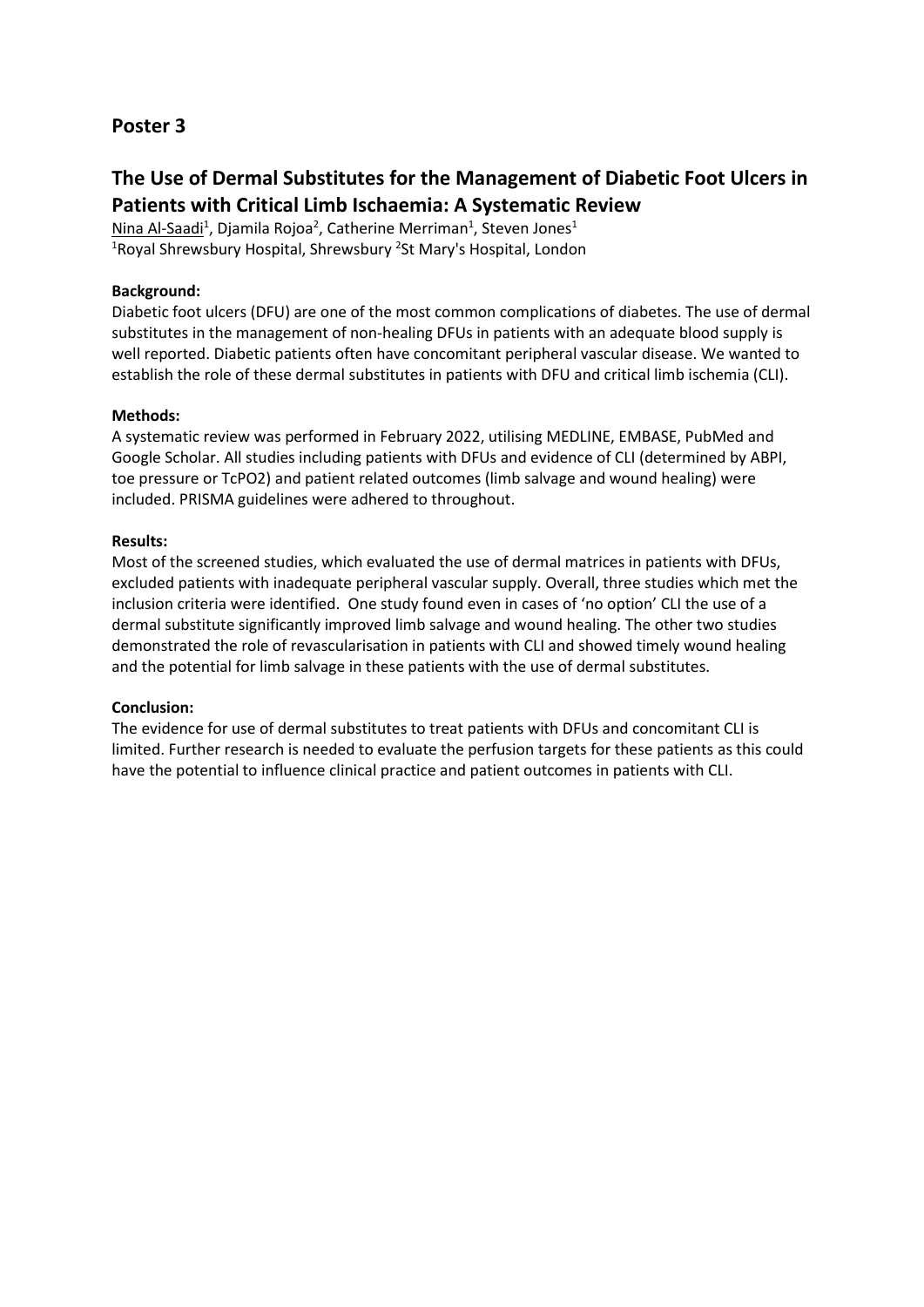# **An endovascular-first approach to popliteal artery injuries resulting from traumatic knee injury.**

Virginia Summerour, Alok Tiwari UHB Heartlands Hospital, Birmingham

### **Background**

Popliteal artery (PA) injury is an uncommon but devastating consequence of traumatic knee dislocations or knee replacements (1). Current treatment standards favour open surgery with direct repair or bypass. Endovascular techniques are increasingly used in trauma and several case-series have been published showing acceptable results for the PA (1-6). Advantages of an endovascular approach include decreased operating time and physiological insult as well as avoiding further iatrogenic injury due to distorted anatomy. A case series of 46 patients undergoing endovascular repair for isolated PA injures published secondary patency rates of 89% at 2 years (5).

#### **Methods**

We describe our experience with an endovascular-first approach to PA injuries. In three cases, we successfully re-established flow using endovascular techniques. In the fourth, it was necessary to proceed to bypass.

# **Results**

Four patients (30-85 years; male:female 1:1) presented with injuries to the PA (two knee dislocations, 2 knee surgery). Diagnostic angiography was performed with a 4Fr ante-grade sheath. In three cases the PA occlusion was crossed and angioplastied, restoring flow. In one case, the angiogram showed a complex dissection and multilevel occlusions and it was not possible to cross the lesion. A lower limb bypass was undertaken. All patients were amputation-free at discharge.

#### **Conclusion**

These results add to the growing body of evidence that an endovascular-first approach should be considered for trauma to the PA to restore blood flow and salvage limbs.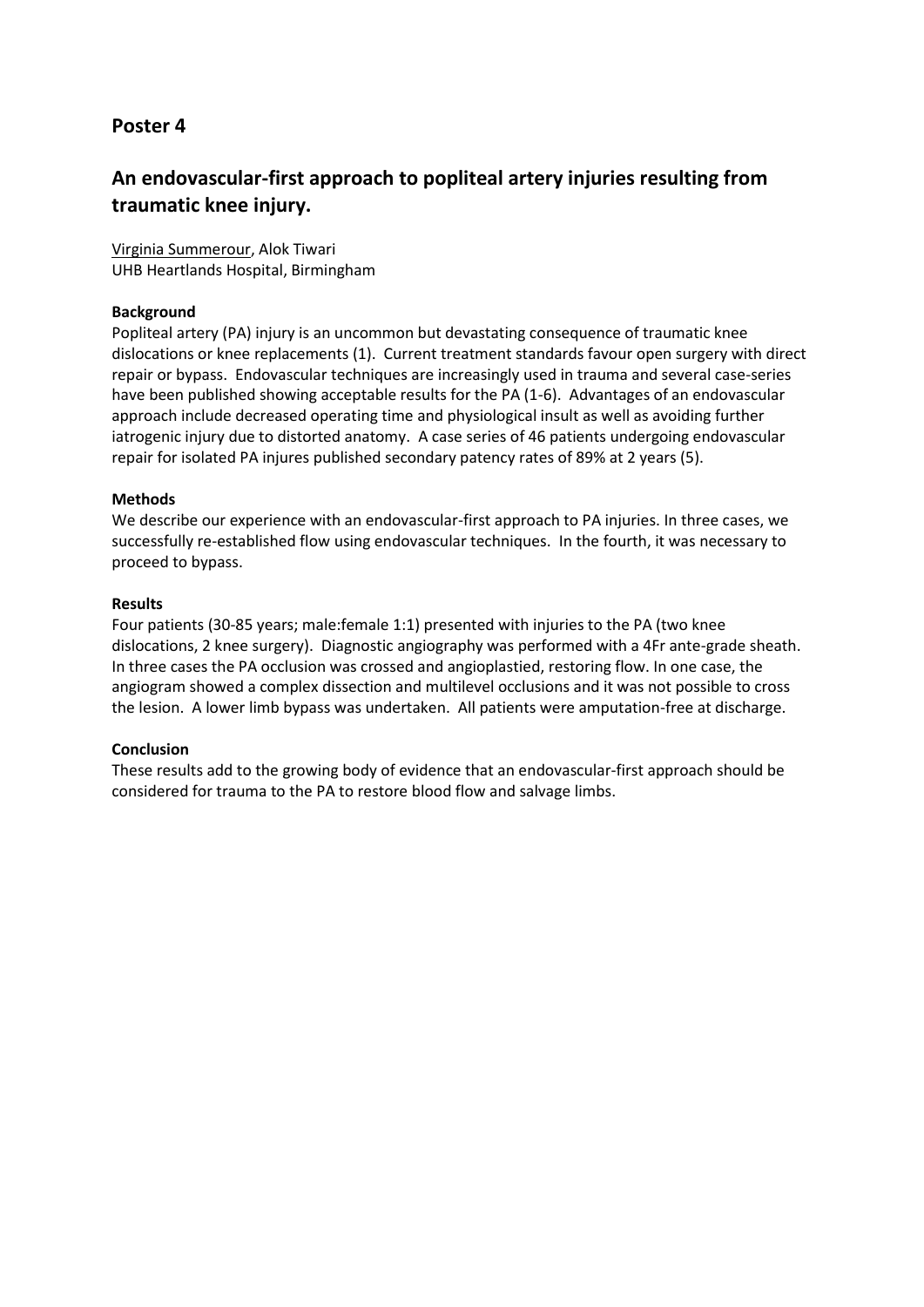# **Assessment of Available Information on the World Wide Web for Patients Taking Statin Therapy**

Fabio Stocco, Jing Yi Kwan, David Julian Ashbridge Scott, Marc Aaron Bailey, Patrick Anthony **Coughlin** 

Leeds Vascular Institute, The Leeds Teaching Hospitals NHS Foundation Trust, Leeds

# **Background:**

To determine the quality and educational content of statin focused sites both on the World Wide Web and YouTube videos.

# **Methods:**

We interrogated the three most popular search engines by market shares (Google, Yahoo! and Bing) for the term "statin". The first 50 results for each search engine were assessed for quality and readability.

Website quality was independently assessed by two authors using the University of Michigan Consumer Health Web site Evaluation Checklist. Content was determined using a custom designed assessment tool. Readability was calculated using the Flesch Reading Ease score.

Videos were identified on YouTube using the term "statin" with the first 20 hits screened. Reliability was scored against the JAMA benchmark criteria (maximum score 4). Overall educational quality was assessed using the Global Quality Score (maximum score 5). A specific scoring system evaluated statin relevant content.

#### **Results:**

Website analysis: Of 150 hits, 38 unique sites were assessed. Median Michigan score was 36 (range 24-59; overall quality weak). Median FRE score was 57.5 (range 38.3-87.5; difficult text requiring above-average reading level). Interobserver agreement was good (ICC=0.968).

YouTube: 11 videos were assessed. Median JAMA score was 2 (range 1-3). Median GQS score was 2.5 (Range 1-5 – generally poor quality). Evaluation of content score was 2.5 (Range 1-5). Overall ICC scores 0.746 – 0.946.

#### **Conclusions:**

The current quality and readability of online patient information for statins is poor. Clinicians should be aware of the limitations of the available patient information and new content designed to be more patient friendly.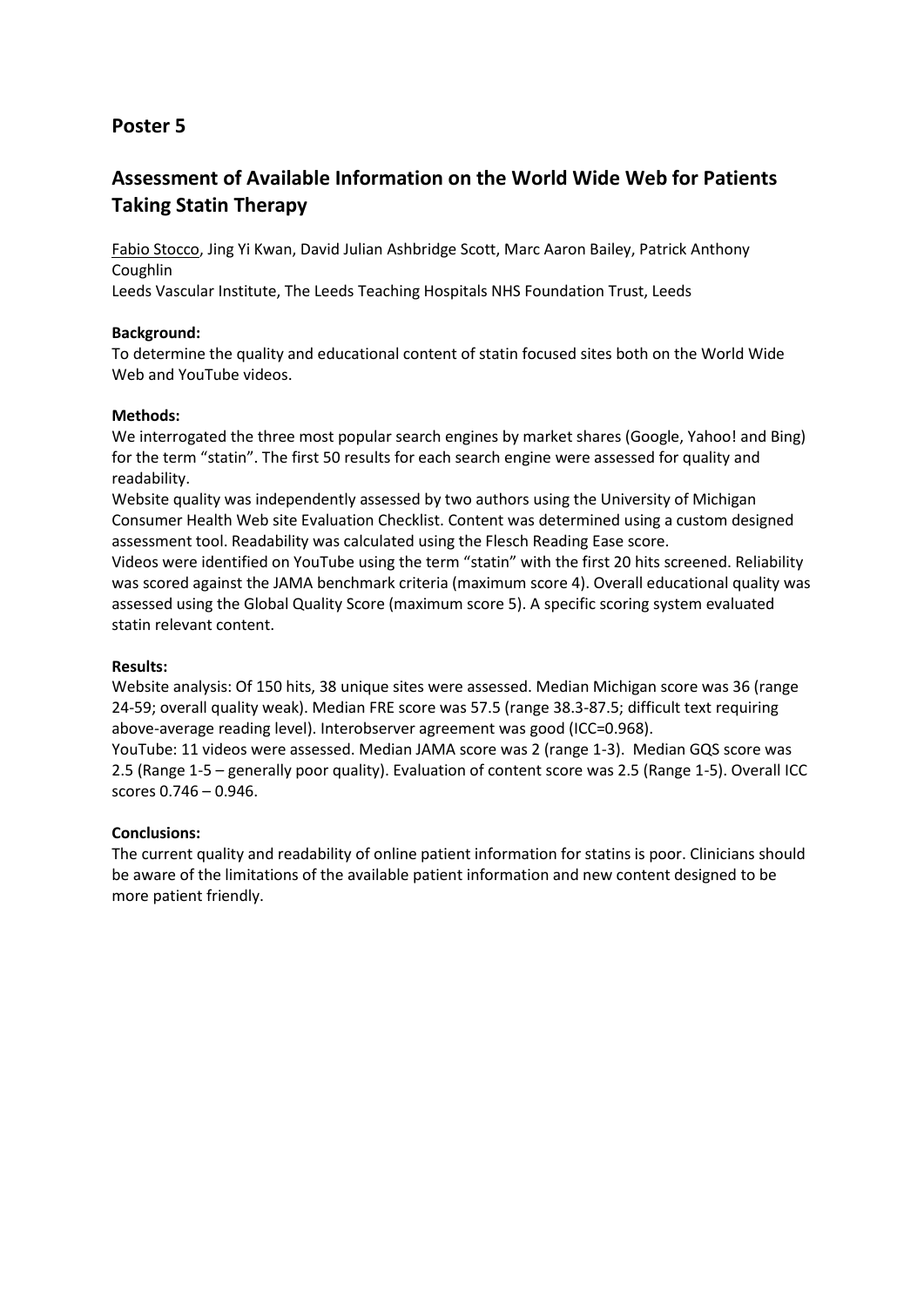# **Long-term effects of acute kidney injury in patients undergoing Endovascular treatment for peripheral arterial disease**

Emmanuel Katsogridakis<sup>1</sup>, Prakash Saha<sup>2</sup>, Hany Zayed<sup>2</sup>, Athanasios Diamantopoulos<sup>2</sup>, Nikolaos Saratzis<sup>3</sup>, Robert Davies<sup>4</sup>, Matt Bown<sup>1</sup>, Athanasios Saratzis<sup>1</sup> <sup>1</sup>University of Leicester, Leicester <sup>2</sup>Guys' and St. Thomas', London <sup>3</sup>Papageorgiou Hospital, Thessaloniki, Greece. <sup>4</sup> Leicester Vascular Institute, Leicester

# **Background:**

To examine the association between acute kidney injury (AKI) severity and duration with cardiovascular mortality.

# **Methods:**

Retrospective analysis of data obtained between 2014 and 2019 from three vascular centres. Primary outcomes were the hazard ratios for cardiovascular death (AKI patients vs no AKI; no AKI vs stage 1 AKIvs stage 3 AKI; and no AKI vs transient AKI vs established AKI). Propensity score matched analysis was used to establish whether developing AKI, in patients with similar demographics and procedural characteristics, is associated with a higher risk of cardiovascular death.

# **Results:**

Overall 239 pts developed AKI, and this was associated with an increased risk of cardiovascular mortality (Hazard Risk (HR): 4.3, 95% Confidence Intervals (CI):  $2.1 - 6.8$ , pairwise comparison p – value =0.006). This was dependent severity AKI severity (HR 5.4, 95% CI: 2.4 – 7.3, pairwise comparison p-value=0.01) and duration (HR 4.2, 95% CI: 2.3 – 6.2, pairwise comparison pvalue=0.04). Propensity score matched analysis showed that even when patients are matched for comorbidity and procedural characteristics, AKI confers an increased risk of mortality ( $p = 0.04$ ).

#### **Conclusions:**

Acute kidney injury is common after femoropopliteal endovascular therapy. It confers an increased risk of long-term cardiovascular mortality, which is still present when renal decline is transient, and highest for patients with established decline in renal function.